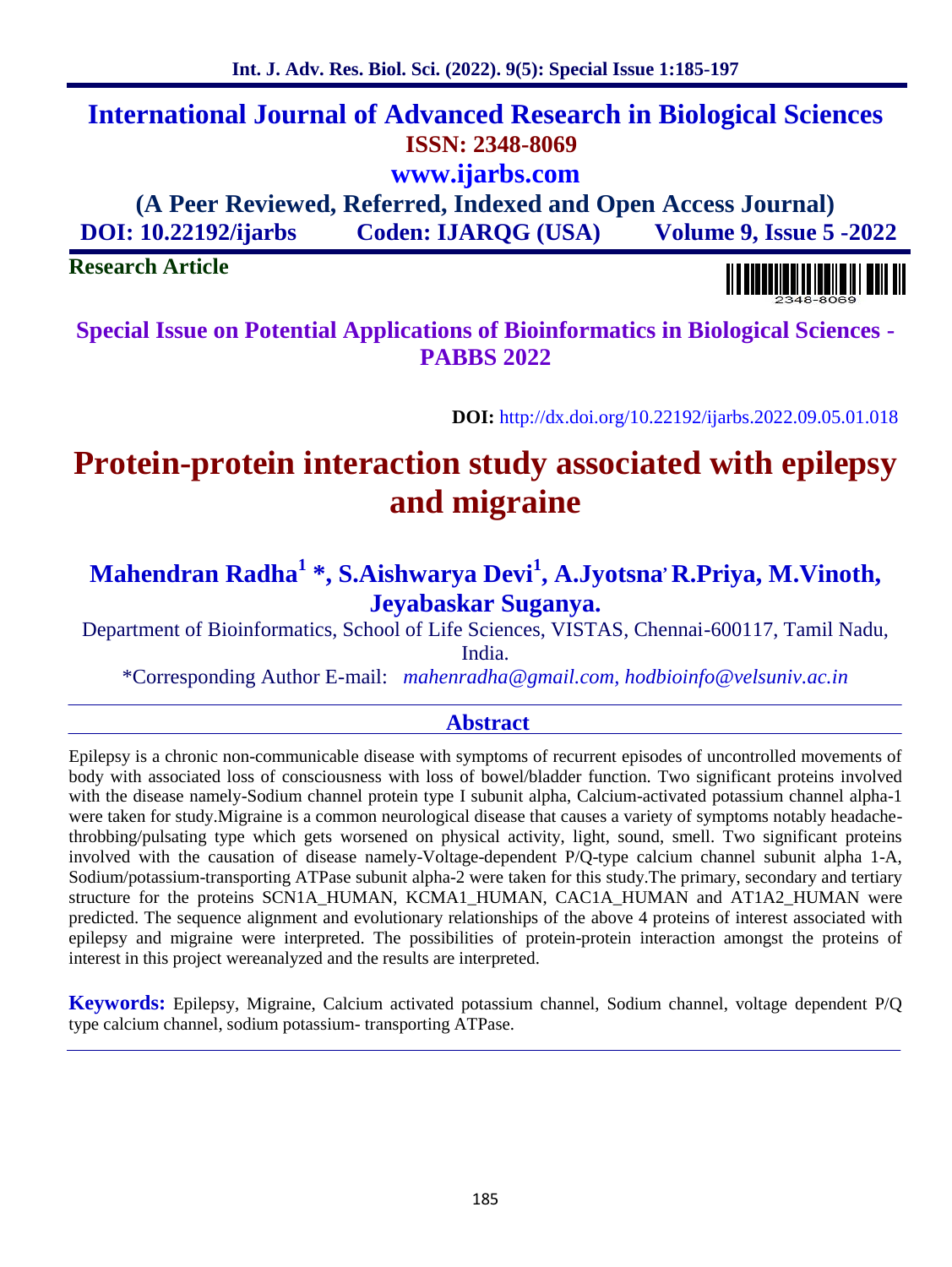### **Introduction**

Epilepsy is basically a CNS disorder in which the brain activity becomes abnormal, causing seizures or episodic unusual behavior like ataxia, loss of sensation, fit like movements and even memory subunit loss. Seizure symptoms varies with each individual which may include staring blankly for a few seconds during the episode to uncontrolled repeated twitching of extremities. Epilepsy is mostly considered to occur by a defect in neurological signaling in the brain.<sup>1</sup>Migraine is yet another neurological disease which is extremely incapacitatingan individual. The neurological symptoms include severe throbbing recurring pain mostly localized to one side of the head, and in a hand few of cases, both sides are affected. Attacks are often accompanied with any of the following symptoms: visual disturbances, nausea, vomiting, dizziness, sensitivity to sound, light, touch, smell, a tingling/numbness in the extremities or face. About a quarter percentile of the sufferers have a visual sign called an aura, which usually lasts less than an hour prior to the onset of the episode. In 15-20% of cases, the neurological symptoms occur before the actual headache. Typically an episode may last between 4 and 72 hours. $^{2}$ 

### **Materials and Methods**

### **Uniprot Database:**

UniProt is a freely accessible database of protein sequence and functional information, many entries being derived from genome sequencing projects. It contains a large amount of information about the biological function of proteins derived from the research literature. The FASTA sequence of the protein of interest was retrieved using this tool. The FASTA sequence of the 4 proteins of interest was retrieved using this tool.

The UniprotKB IDs for the proteins of study are: Sodium channel protein type 1 subunit alphaUniprotKB ID - SCN1A\_HUMAN(P35498) (Epilepsy);

Calcium-activated potassium channel subunit alpha-1-UniprotKB ID- KCMA1\_HUMAN (Q12791)-(Epilepsy);

Voltage-dependent P/Q-type calcium channel alpha-1AUniprotKB ID-CAC1A\_HUMAN(O00555) (migraine)

Sodium/potassium-transporting ATPase subunit alpha-2-UniprotKB ID- AT1A2\_HUMAN(P50993) (migraine)

### **Protparam:**

The physic-chemical parameters like molecular weight, theoretical pI, amino acid composition, extinction coefficient of the protein sequence are obtained from the ProtparamDatabase.<sup>4</sup> Primary structures for the proteins were obtained using the input raw sequence obtained from the Uniprot

### **SOPMA Database:**

SOPMA Database is used to obtain the secondary structure of the proteins such as helix(H), extended beta strand (E) and coil (C) and also the probability values for each secondary structure at each amino acid position. $5$  Secondary structures or the 2D structure of the proteins were obtained using the input raw sequence obtained from the Uniprot

### **Swiss Model Database:**

SWISS-MODEL is used to predict the closest matching 3D structure of the proteins using homology modeling techniques<sup>6</sup>. Tertiary or the 3D structures of the proteins were obtained using the input FASTA sequence.

### **Clustal Omega Database:**

Evolutionary relationships can be seen via viewing Cladograms or Phylograms. Phylogenetic Tree construction of the same was done and evolutionary relations between the proteins were obtained<sup>7</sup>. With the Input FASTA sequence Multiple Sequence Alignment of the proteins of study were obtained from the Clustal Omega Database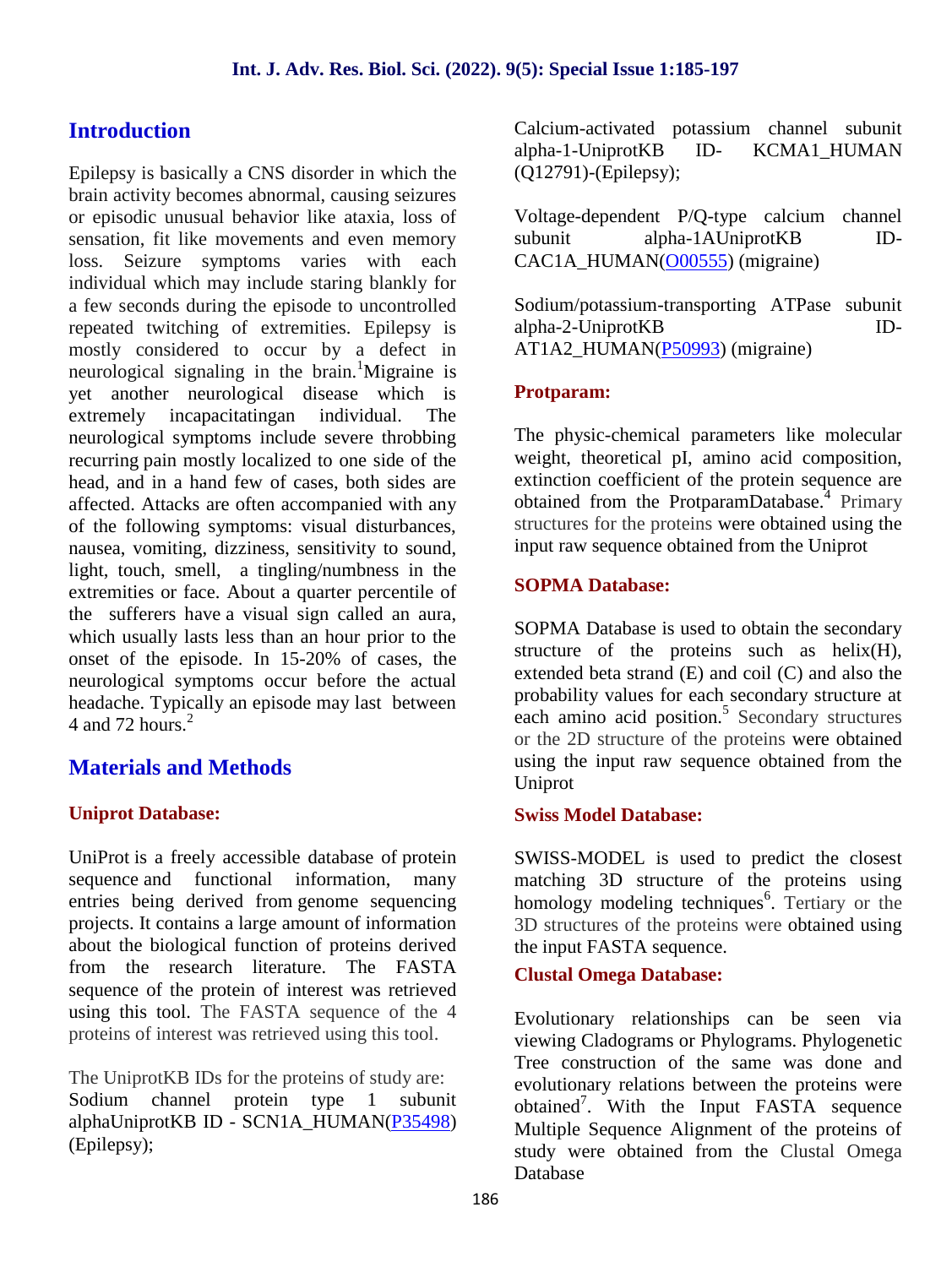#### **String Database:**

STRING is an online resource and biological database of known and anticipated protein– protein interactions. Experimental data, computer prediction methods, and publicly available text collections are all included in the STRING database.<sup>8</sup> Protein-protein interactions are found in the STRING database**.**The edges represent the predicted functional associations.

### **Results**

#### **Primary Sequence Analysis-Protparam Database:**

The linear sequence of amino acids constituted in the protein of study-SCN1A\_HUMAN(Fig 1A),  $KCMA1$  HUMAN (Fig 1B), CAC1A HUMAN (Fig 1C) and AT1A2\_HUMAN(Fig 1D) were obtained from Protparam Database.

The primary sequence analysis of SCN1A HUMAN shows the following parameters- consists of 2009 aminoacids,

**Fig 1A** Linear sequence of protein SCN1A\_HUMAN

ProtParam

molecular weight 228971.69, theoretical pI of 5.60. The instability index is 43.99 and the protein is classified unstable.

The primary sequence analysis of KCMA1\_HUMAN shows the following parameters- consists of 1236 aminoacids, molecular weight 137559.53, theoretical pI of 6.66. The instability index is 53.01 and the protein is classified unstable.

The primary sequence analysis ofCAC1A\_HUMAN shows the following parameters- consists of 2506 aminoacids, molecular weight of 282563.84, theoretical pI of 9.00. The instability index is 51.34 and the protein is classified unstable.

primary sequence analysis of AT1A2\_HUMAN shows the following parameters- consists of 1020 aminoacids, molecular weight 112265.64, theoretical pI of 5.47. The instability index is 33.33 and the protein is classified stable.

| User-provided sequence:                                             |  |                                                                                                  |
|---------------------------------------------------------------------|--|--------------------------------------------------------------------------------------------------|
| $10 \t 20$ $20 \t 30$ $40$ $50$ $60$                                |  |                                                                                                  |
| MGRGAGREYS PAATTAENGG GKKKQKEKEL DELKKEVAMD DHKLSLDELG RKYQVDLSKG   |  |                                                                                                  |
|                                                                     |  |                                                                                                  |
|                                                                     |  |                                                                                                  |
|                                                                     |  | $130$ $140$ $150$ $160$ $170$ $180$                                                              |
| DEPSNDNLYL GVVLAAVVIV TGCFSYYQEA KSSKIMDSFK NMVPQQALVI REGEKMQINA   |  |                                                                                                  |
|                                                                     |  | 19 <u>0</u> 20 <u>0</u> 210 220 230 240                                                          |
| EEVVVGDLVE VKGGDRVPAD LRIISSHGCK VDNSSLTGES EPQTRSPEFT HENPLETRNI   |  |                                                                                                  |
|                                                                     |  | $250$ $260$ $270$ $280$ $290$ $300$                                                              |
| CFFSTNCVEG TARGIVIATG DRTVMGRIAT LASGLEVGRT PIAMEIEHFI QLITGVAVFL   |  |                                                                                                  |
| 310 320 330 340 350 360                                             |  |                                                                                                  |
| GVSFFVI SIT 1 GYSWLFAVT FLTGTTVANV PFGLLATVTV CLTLTAKRMA RKNCLVKNLF |  |                                                                                                  |
| 370 380 390 400 410 420                                             |  |                                                                                                  |
|                                                                     |  | AVEILGSISI ILSDKIGILI QNRMIVAHMW FDNQIHEADI IEDQSGAIFD KRSPIWIALS.                               |
|                                                                     |  | 430 449 450 460 470 480                                                                          |
| RIAGLCNRAV FKAGQENISV SKRDTAGDAS ESALLKCIEL SCGSVRKMRD RNPKVAEIPF   |  |                                                                                                  |
|                                                                     |  |                                                                                                  |
|                                                                     |  | 490 540 510 520 520 530 490<br>NSTNKYQLSI HEREDSPQSH VLVMKGAPER ILDRCSTILV QGKEIPLDKE MQDAFQNAYM |
|                                                                     |  | 55 <u>0</u> 56 <u>0</u> 57 <u>0</u> 58 <u>0</u> 59 <u>0</u> 60 <u>0</u>                          |
| ELGGLGERVL GFCQLNLPSG KFPRGFKFDT DELNFPTEKL CFVGLMSMID PPRAAVPDAV   |  |                                                                                                  |
|                                                                     |  | 610 620 630 640 650 660                                                                          |
|                                                                     |  | GKCRSAGIKV IMVTGDHPIT AKAIAKGVGI ISEGNETVED IAARLNIPMS QVNPREAKAC                                |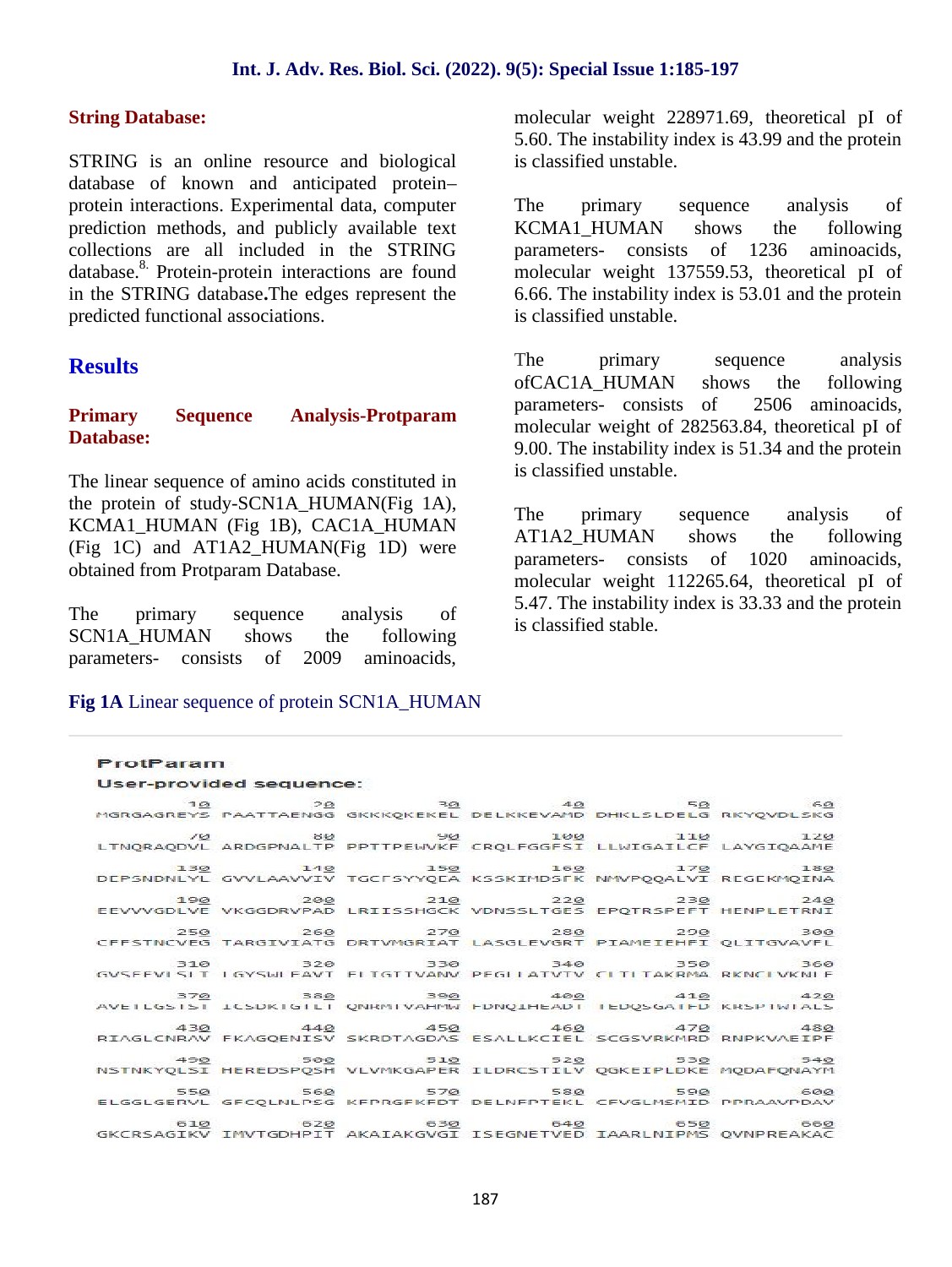#### **Fig 1B** Linear sequence of protein KCMA1 HUMAN (Q12791)

#### ProtParam

#### User-provided sequence:

80 90 100 110 120<br>VHEPKMDALI IPVTMEVPCD SRGQRMWWAF LASSMVTFFG GLFIILLWRT LKYLWTVCCH CGGKTKEAQK INNGSSQADG TLKPVDEKEE AVAAEVGWMT SVKDWAGVMI SAQTLTGRVL VVLVFALSIG ALVIYFIDSS NPIESCQNFY KDFTLQIDMA FNVFFLLYFG LRFIAANDKL VNLLSIFIST WLTAAGFIHL VENSGDPWEN FQNNQALTYW ECVYLLMVTM STVGYGDVYA KTTLGRLFMV FFILGGLAMF ASYVPEIIEL IGNRKKYGGS YSAVSGRKHI VVCGHITLES

#### **Fig 1C** Linear Sequence of CAC1A\_HUMAN

#### ProtParam

#### User-provided sequence:

MARFGDEMPA RYGGGGSGAA AGVVVGSGGG RGAGGSRQGG QPGAQRMYKQ SMAQRARTMA LYNPIPVRQN CLTVNRSLFL FSEDNVVRKY AKKITEWPPF EYMILATIIA NCIVLALEQH LPDDDKTPMS ERLDDTEPYF IGIFCFEAGI KIIALGFAFH KGSYLRNGWN VMDFVVVLTG ILATVGTEFD LRTLRAVRVL RPLKLVSGIP SLQVVLKSIM KAMIPLLQIG LLLFFAILIF AIIGLEFYMG KFHTTCFEEG TDDIQGESPA PCGTEEPART CPNGTKCQPY WEGPNNGITQ FDNILFAVLT VFQCITMEGW TDLLYNSNDA SGNTWNWLYF IPLIIIGSFF MLNLVLGVLS GEFAKERERV ENRRAFLKLR RQQQIERELN GYMEWISKAE EVILAEDETD GEQRHPFDAL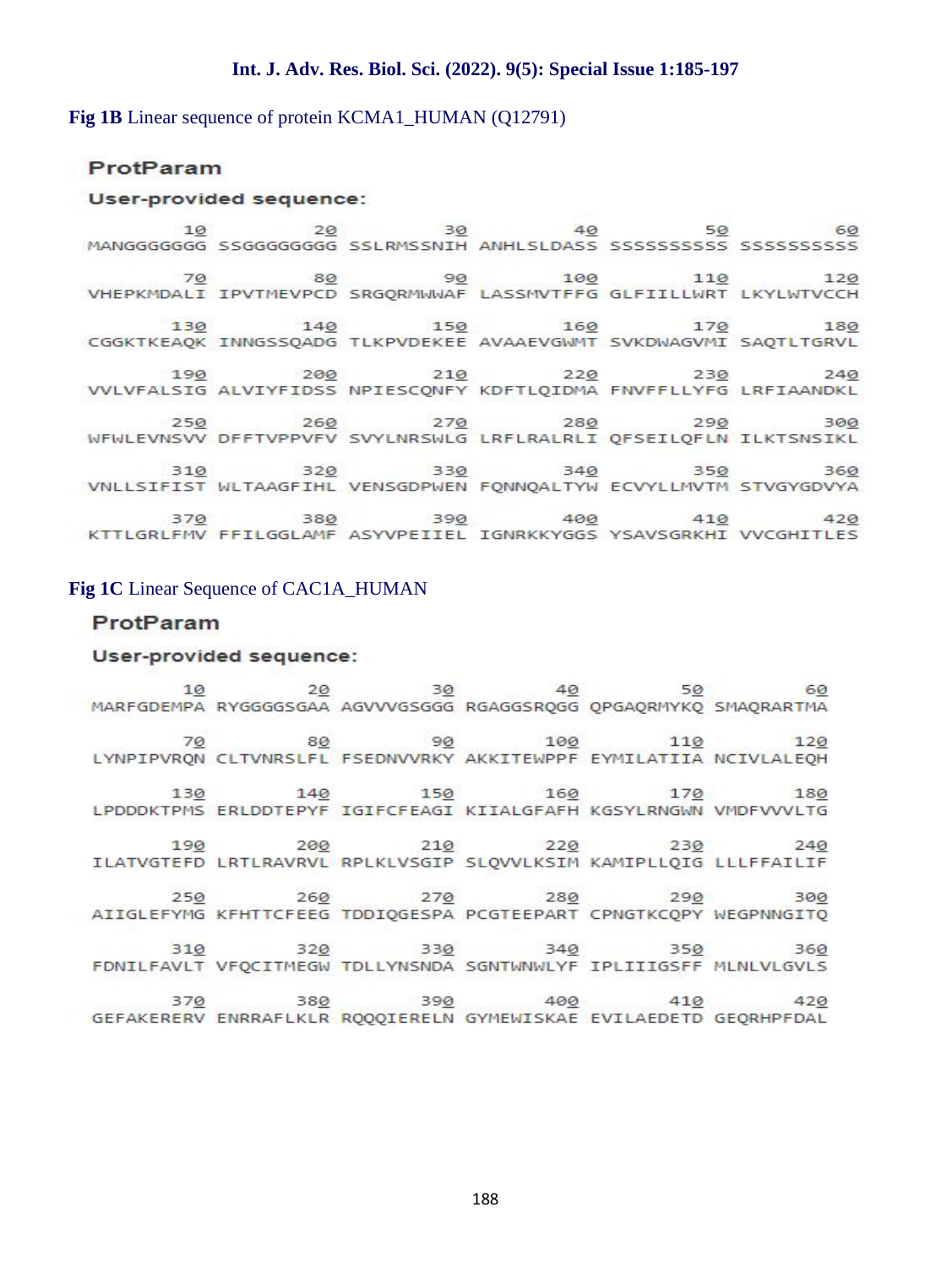**Fig 1D**Linear sequence of protein AT1A2\_HUMAN

#### ProtParam

```
User-provided sequence:
```

|                     |  | 10 19 20 30 40 50 50 10<br>MEQTVLVPPG PDSFNFFTRE SLAAIERRIA EEKAKNPKPD KKDDDENGPK PNSDLEAGKN                                                 |                         |
|---------------------|--|----------------------------------------------------------------------------------------------------------------------------------------------|-------------------------|
|                     |  | 70 80 90 100 110<br>LPFIYGDIPP EMVSEPLEDL DPYYINKKTF IVLNKGKAIF RFSATSALYI LTPFNPLRKI                                                        | 120                     |
| the company and the |  | 130 140 150 160 170 180<br>AIKILVHSLF SMLIMCTILT NCVFMTMSNP PDWTKNVEYT FTGIYTFESL IKIIARGFCL                                                 |                         |
|                     |  | 190 200 210 220 230 240<br>EDFTFLRDPW NWLDFTVITF AYVTEFVDLG NVSALRTFRV LRALKTISVI PGLKTIVGAL                                                 |                         |
|                     |  | $250$ $260$ $270$ $280$ $290$ $300$<br>IQSVKKLSDV MILTVFCLSV FALIGLQLFM GNLRNKCIQW PPTNASLEEH SIEKNITVNY                                     |                         |
|                     |  | 31 <u>0</u> 32 <u>0</u> 33 <u>0</u> 34 <u>0</u> 35 <u>0</u> 36 <u>0</u><br>NGTLINETVF EFDWKSYIQD SRYHYFLEGF LDALLCGNSS DAGQCPEGYM CVKAGRNPNY |                         |
|                     |  | 370 380 390 400 410 420<br>GYTSFDTFSW AFLSLFRLMT QDFWENLYQL TLRAAGKTYM IFFVLVIFLG SFYLINLILA                                                 |                         |
|                     |  | 430 440 450 460 470 480<br>VVAMAYEEQN QATLEEAEQK EAEFQQMIEQ LKKQQEAAQQ AATATASEHS REPSAAGRLS                                                 |                         |
|                     |  | 490 500 510 520 530 540<br>DSSSEASKLS SKSAKERRNR RKKRKQKEQS GGEEKDEDEF QKSESEDSIR RKGFRFSIEG                                                 |                         |
|                     |  | 55 <u>0</u> 56 <u>0</u> 57 <u>0</u> 58 <u>0</u> 590 600<br>NRLTYEKRYS SPHQSLLSIR GSLFSPRRNS RTSLFSFRGR AKDVGSENDF ADDEHSTFED                 |                         |
|                     |  | NESRRDSLFV PRRHGERRNS NLSQTSRSSR MLAVFPANGK MHSTVDCNGV VSLVGGPSVP                                                                            | 610 620 630 640 650 660 |

#### **Secondary Sequence Analysis-SOPMA Database:**

Prediction of secondary structure of protein- SCN1A\_HUMAN (Fig 2A), KCMA1\_HUMAN (Fig 2B), CAC1A\_HUMAN (Fig 2C) and AT1A2\_HUMAN (Fig 2D) were obtained from SOPMA Database. Alpha helix ( -helix) and beta-pleated sheet forms (β-*pleated sheet*) using the raw input sequence obtained from Uniprotkb . The secondary sequence analysis of SCN1A\_HUMAN (Fig 2A) shows the following parameters- alpha helix constitutes 46.04%, extended strand constitutes 14.98%, Beta turn constitutes 4.23%, Random coil constitutes 34.74%.

The secondary sequence analysis of KCMA1\_HUMAN (Fig 2B) shows the following parameters- alpha helix constitutes 35.36%, extended strand constitutes 14.64%, Beta turn constitutes 4.53%, Random coil constitutes 45.47%.

secondary sequence analysis ofCAC1A\_HUMAN (Fig 2C) shows the following parameters- alpha helix constitutes 36.71%, extended strand constitutes 10.14%, Beta turn constitutes 4.39%, Random coil constitutes 48.76%.

The secondary sequence analysis of AT1A2\_HUMAN(Fig 2D) shows the following parameters- alpha helix constitutes 39.90%, extended strand constitutes 21.47%, Beta turn constitutes 4.51%, Random coil constitutes 34.12%.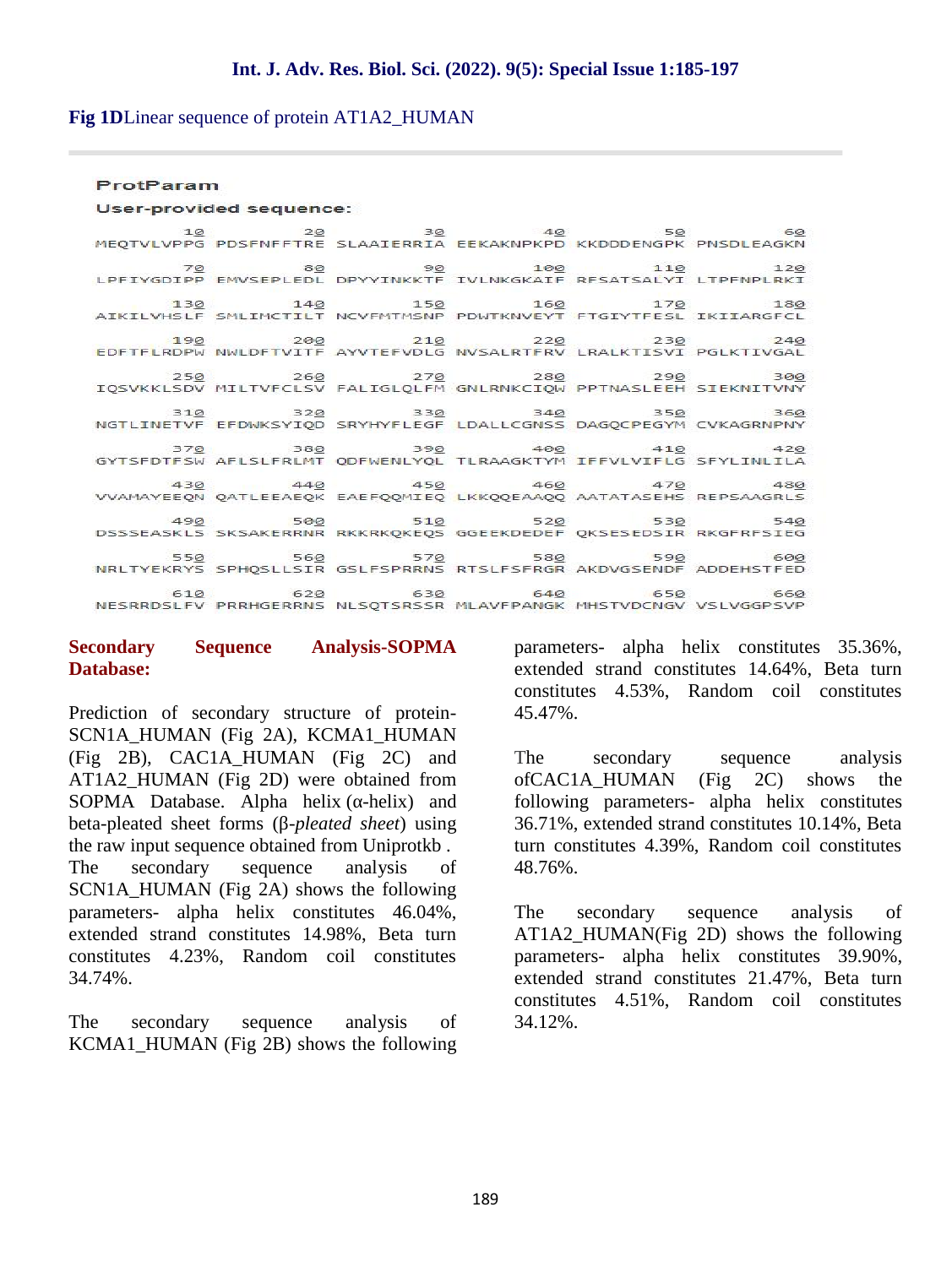### **Fig 2A** Secondary structure -SCN1A\_HUMAN

| 10                                                                     | 20 | 30 | 40 | 50 | 60 | 70 |
|------------------------------------------------------------------------|----|----|----|----|----|----|
|                                                                        |    |    |    |    |    |    |
| MEOTVLVPPGPDSFNFFTRESLAAIERRIAEEKAKNPKPDKKDDDENGPKPNSDLEAGKNLPFIYGDIPP |    |    |    |    |    |    |
|                                                                        |    |    |    |    |    |    |
| EMVSEPLEDLDPYYINKKTFIVLNKGKAIFRFSATSALYILTPFNPLRKIAIKILVHSLFSMLIMCTILT |    |    |    |    |    |    |
|                                                                        |    |    |    |    |    |    |
| NCVFMTMSNPPDWTKNVEYTFTGIYTFESLIKIIARGFCLEDFTFLRDPWNWLDFTVITFAYVTEFVDLG |    |    |    |    |    |    |
| cheeeeetccccccceeeeeccccchhhhhhhhhttccccceeeeccccchhheeeeehhhhhhheett  |    |    |    |    |    |    |
| NVSALRTFRVLRALKTISVIPGLKTIVGALIOSVKKLSDVMILTVFCLSVFALIGLOLFMGNLRNKCIOW |    |    |    |    |    |    |
|                                                                        |    |    |    |    |    |    |
| PPTNASLEEHSIEKNITVNYNGTLINETVFEFDWKSYIQDSRYHYFLEGFLDALLCGNSSDAGQCPEGYM |    |    |    |    |    |    |
|                                                                        |    |    |    |    |    |    |
| CVKAGRNPNYGYTSFDTFSWAFLSLFRLMTODFWENLYOLTLRAAGKTYMIFFVLVIFLGSFYLINLILA |    |    |    |    |    |    |
|                                                                        |    |    |    |    |    |    |
| VVAMAYEEONQATLEEAEQKEAEFQQMIEQLKKQQEAAQQAATATASEHSREPSAAGRLSDSSSEASKLS |    |    |    |    |    |    |
|                                                                        |    |    |    |    |    |    |
| SKSAKERRNRRKKRKQKEQSGGEEKDEDEFQKSESEDSIRRKGFRFSIEGNRLTYEKRYSSPHQSLLSIR |    |    |    |    |    |    |
|                                                                        |    |    |    |    |    |    |
| GSLFSPRRNSRTSLFSFRGRAKDVGSENDFADDEHSTFEDNESRRDSLFVPRRHGERRNSNLSOTSRSSR |    |    |    |    |    |    |
|                                                                        |    |    |    |    |    |    |
| MLAVFPANGKMHSTVDCNGVVSLVGGPSVPTSPVGQLLPEVIIDKPATDDNGTTTETEMRKRRSSSFHVS |    |    |    |    |    |    |
|                                                                        |    |    |    |    |    |    |
| MDFLEDPSQRQRAMSIASILTNTVEELEESRQKCPPCWYKFSNIFLIWDCSPYWLKVKHVVNLVVMDPFV |    |    |    |    |    |    |
| hhhhccccchhhhhhhhhhhhhhhhhhhhccccccceeeehhheeeettccchhhhhhheeeeecttc   |    |    |    |    |    |    |
| DLAITICIVLNTLFMAMEHYPMTDHFNNVLTVGNLVFTGIFTAEMFLKIIAMDPYYYFOEGWNIFDGFIV |    |    |    |    |    |    |
|                                                                        |    |    |    |    |    |    |

### **Fig 2B** Secondary structure- KCMA1\_HUMAN

| Sequence length : 1236 |                                                |                                                                                                  |                                                                                                                                                              |     |      |
|------------------------|------------------------------------------------|--------------------------------------------------------------------------------------------------|--------------------------------------------------------------------------------------------------------------------------------------------------------------|-----|------|
|                        |                                                |                                                                                                  |                                                                                                                                                              |     |      |
|                        |                                                |                                                                                                  |                                                                                                                                                              |     |      |
|                        |                                                |                                                                                                  |                                                                                                                                                              |     |      |
|                        |                                                | 0.00%                                                                                            |                                                                                                                                                              |     |      |
|                        |                                                | 0.00%                                                                                            |                                                                                                                                                              |     |      |
|                        |                                                |                                                                                                  |                                                                                                                                                              |     |      |
|                        |                                                |                                                                                                  |                                                                                                                                                              |     |      |
|                        |                                                |                                                                                                  |                                                                                                                                                              |     |      |
|                        |                                                |                                                                                                  |                                                                                                                                                              |     |      |
|                        |                                                |                                                                                                  |                                                                                                                                                              |     |      |
|                        |                                                |                                                                                                  |                                                                                                                                                              |     |      |
|                        |                                                |                                                                                                  |                                                                                                                                                              |     |      |
|                        |                                                |                                                                                                  |                                                                                                                                                              |     |      |
|                        |                                                |                                                                                                  |                                                                                                                                                              |     |      |
|                        |                                                |                                                                                                  |                                                                                                                                                              |     |      |
|                        |                                                |                                                                                                  |                                                                                                                                                              |     |      |
| 200                    |                                                |                                                                                                  | 600                                                                                                                                                          | 800 | 1000 |
|                        | $(Hh)$ :<br>$(Gg)$ :<br>Extended strand (Ee) : | $0$ is<br>$(Ii):$ 0 is<br>Beta bridge (Bb) : 0 is<br>$(Tt)$ : 56 is<br>Bend region $(5s)$ : 0 is | 437 is 35.36%<br>0.00%<br>181 is 14.64%<br>4.53%<br>0.00%<br>$(Cc)$ : 562 is 45.47%<br>Ambiguous states (?) : 0 is 0.00%<br>Other states : 0 is 0.00%<br>400 |     |      |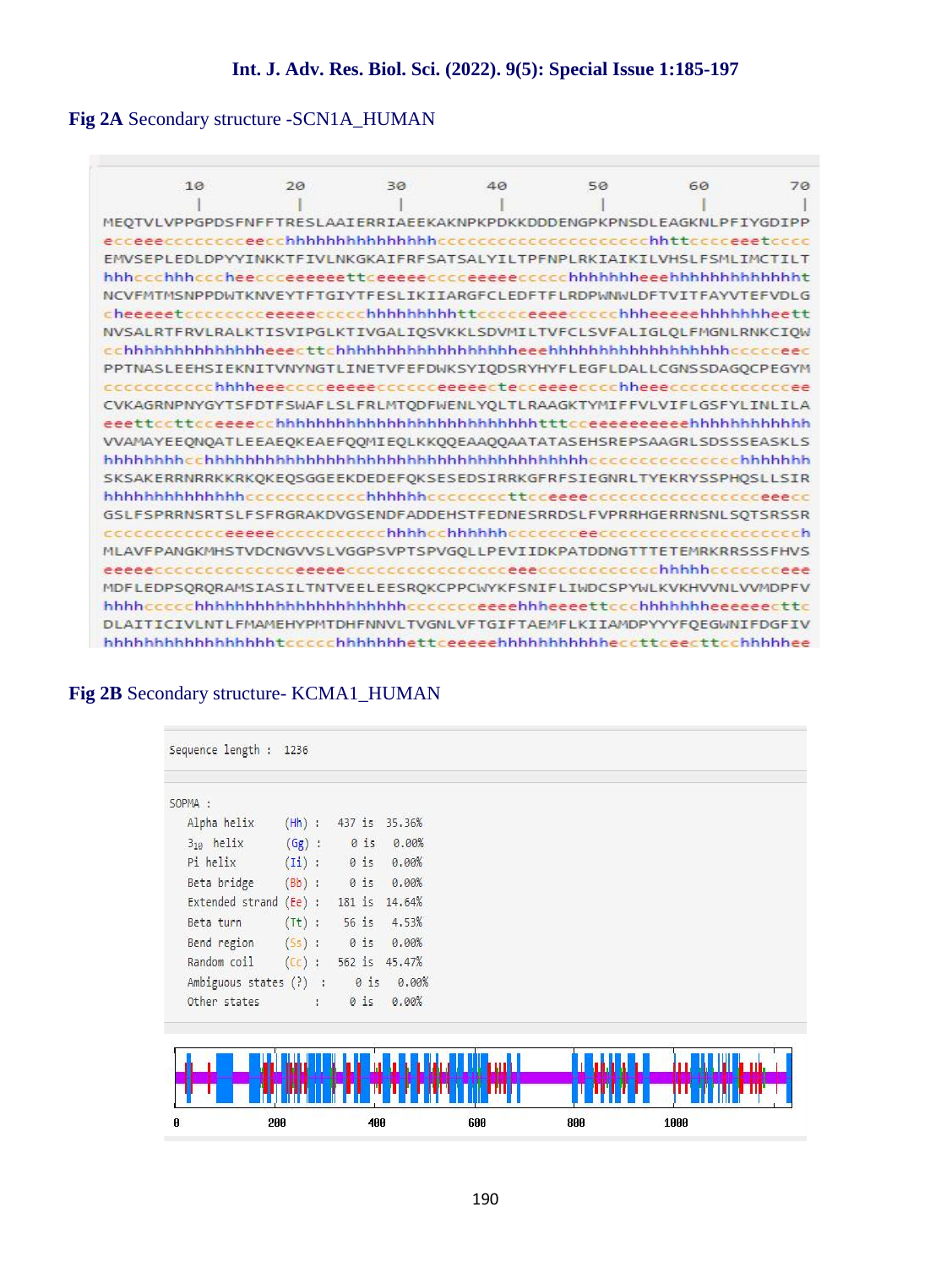### **Fig 2C** – Secondary Structure of CAC1A\_HUMAN

## SOPMA result for: UNK 744090

Abstract Geourjon, C. & Deléage, G., SOPMA: Significant improvement in protein secondary View SOPMA in: [AnTheProt (PC), Download...] [HELP]



| 10                                                                     | 20 | 30 | 40 | 50 | 60 | 70 |
|------------------------------------------------------------------------|----|----|----|----|----|----|
|                                                                        |    |    |    |    |    |    |
| MGRGAGREYSPAATTAENGGGKKKQKEKELDELKKEVAMDDHKLSLDELGRKYQVDLSKGLTNQRAODVL |    |    |    |    |    |    |
|                                                                        |    |    |    |    |    |    |
| ARDGPNALTPPPTTPEWVKFCROLFGGFSILLWIGAILCFLAYGIOAAMEDEPSNDNLYLGVVLAAVVIV |    |    |    |    |    |    |
|                                                                        |    |    |    |    |    |    |
| TGCFSYYQEAKSSKIMDSFKNMVPQOALVIREGEKMQINAEEVVVGDLVEVKGGDRVPADLRIISSHGCK |    |    |    |    |    |    |
| hhhhhhhhcchhhhhhhhhcctthheeeettcceeechhheeetceeeecttcccccceeeecttce    |    |    |    |    |    |    |
| VDNSSLTGESEPOTRSPEFTHENPLETRNICFFSTNCVEGTARGIVIATGDRTVMGRIATLASGLEVGRT |    |    |    |    |    |    |
|                                                                        |    |    |    |    |    |    |
| PIAMEIEHFIQLITGVAVFLGVSFFVLSLILGYSWLEAVIFLIGIIVANVPEGLLATVTVCLTLTAKRMA |    |    |    |    |    |    |
|                                                                        |    |    |    |    |    |    |
| RKNCLVKNLEAVETLGSTSTICSDKTGTLTQNRMTVAHMWFDNQIHEADTTEDQSGATFDKRSPTWTALS |    |    |    |    |    |    |
|                                                                        |    |    |    |    |    |    |
| RIAGLCNRAVFKAGQENISVSKRDTAGDASESALLKCIELSCGSVRKMRDRNPKVAEIPFNSTNKYQLSI |    |    |    |    |    |    |
|                                                                        |    |    |    |    |    |    |
| HEREDSPQSHVLVMKGAPERILDRCSTILVQGKEIPLDKEMQDAFQNAYMELGGLGERVLGFCQLNLPSG |    |    |    |    |    |    |
|                                                                        |    |    |    |    |    |    |
|                                                                        |    |    |    |    |    |    |
| KFPRGFKFDTDELNFPTEKLCFVGLMSMIDPPRAAVPDAVGKCRSAGIKVIMVTGDHPITAKAIAKGVGI |    |    |    |    |    |    |
|                                                                        |    |    |    |    |    |    |
| ISEGNETVEDIAARLNIPMSQVNPREAKACVVHGSDLKDMTSEQLDEILKNHTEIVFARTSPQQKLIIVE |    |    |    |    |    |    |
|                                                                        |    |    |    |    |    |    |
| GCOROGAIVAVTGDGVNDSPALKKADIGIAMGISGSDVSKOAADMILLDDNFASIVTGVEEGRLIFDNLK |    |    |    |    |    |    |
|                                                                        |    |    |    |    |    |    |
| KSIAYTLTSNIPEITPFLLFIIANIPLPLGTVTILCIDLGTDMVPAISLAYEAAESDIMKROPRNSOTDK |    |    |    |    |    |    |

#### **Tertiary Structure Prediction**

Prediction of 3D structure of proteins- - SCN1A HUMAN(Fig 3A), KCMA1 HUMAN (Fig 3B), CAC1A\_HUMAN (Fig 3C) and AT1A2\_HUMAN(Fig 3D) were obtained from Alphafold database and Swissmodel database.

The tertiary structure of SCN1A\_HUMAN is obtained from PDB database (PDB ID- 7DTD). The tertiary structure of KCMA1\_HUMAN is obtained from Alphafold Database. The tertiary structure of CAC1A\_HUMAN is obtained from PDB database (PDB ID- 3BXK) The tertiary structure of AT1A2\_HUMAN is obtained from Alphafold database.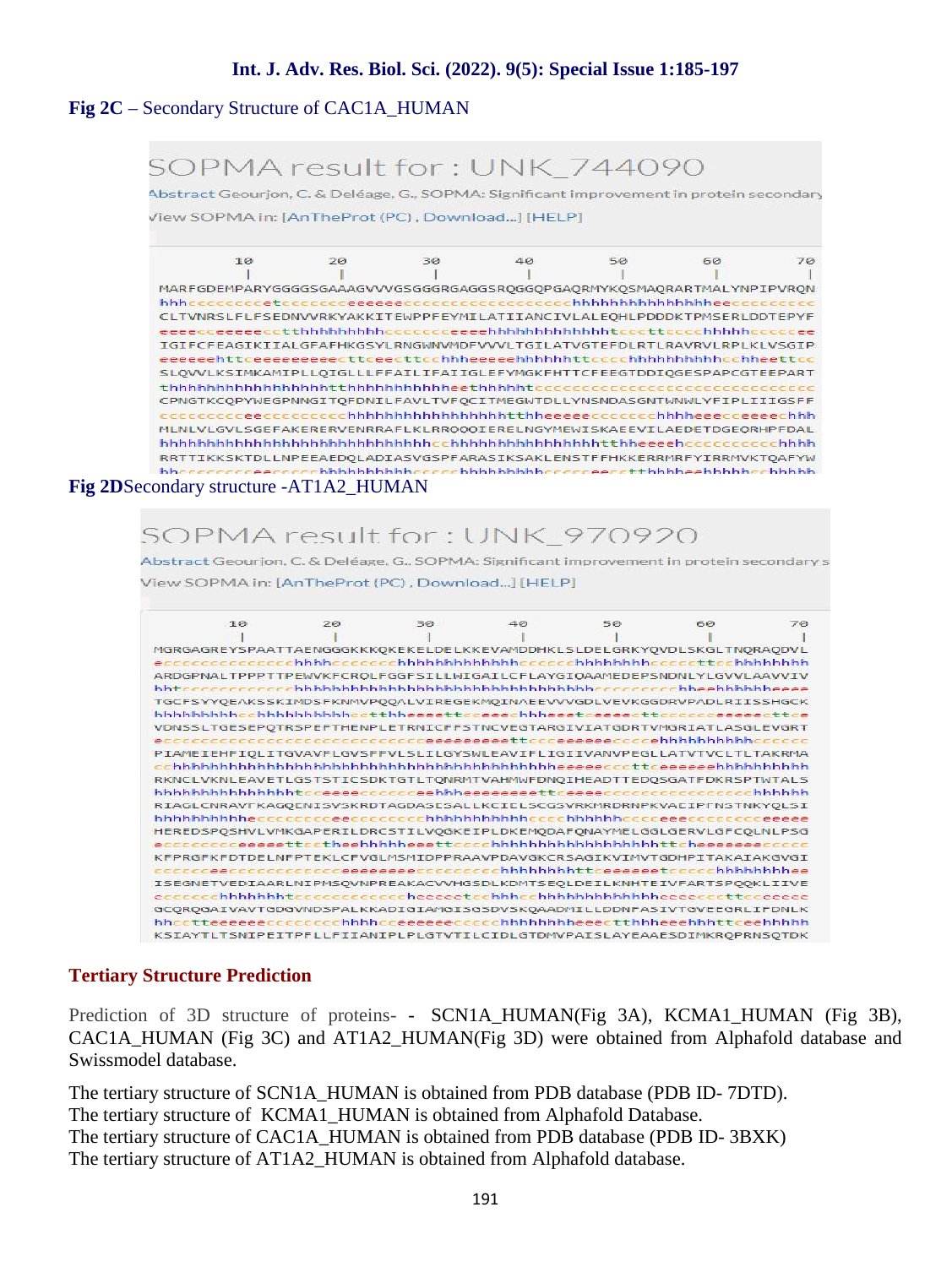### **Fig 3A** Tertiary Structure of Protein SCN1A\_HUMAN

| Biological Assembly 1 <sup>O</sup>                                                                                                                             |                                                                                                                                                                                                                                                                                                                                                                                                                                                                                                         |                                                                                      | <b>b</b> Display Files $\sim$                                                                         | <b>C</b> Download Files -             |
|----------------------------------------------------------------------------------------------------------------------------------------------------------------|---------------------------------------------------------------------------------------------------------------------------------------------------------------------------------------------------------------------------------------------------------------------------------------------------------------------------------------------------------------------------------------------------------------------------------------------------------------------------------------------------------|--------------------------------------------------------------------------------------|-------------------------------------------------------------------------------------------------------|---------------------------------------|
|                                                                                                                                                                | 7DTD                                                                                                                                                                                                                                                                                                                                                                                                                                                                                                    |                                                                                      |                                                                                                       |                                       |
| $\epsilon$                                                                                                                                                     | Voltage-gated sodium channel Nav1.1 and beta4<br>PDB DOI: 10.2210/pdb7DTD/pdb EM Map EMD-30851:EMDEEMDataResource<br><b>Classification: MEMBRANE PROTEIN</b><br>Organism(s): Homo sapiens<br><b>Expression System: Homo sapiens</b><br>Mutation(s): No O<br>Membrane Protein: Yes O OPM PDBTM MemProtVD mpstrue<br>Deposited: 2021-01-04 Released: 2021-04-07<br>Deposition Author(s): Yan, N., Fan, X., Li, Z., Huang, G.<br>Funding Organization(s): Ministry of Science and Technology (MoST, China) |                                                                                      |                                                                                                       |                                       |
|                                                                                                                                                                | Experimental Data Snapshot                                                                                                                                                                                                                                                                                                                                                                                                                                                                              | wwPDB Validation &                                                                   |                                                                                                       | <b>@ 3D Report</b> Full Report        |
| @ 3D View: Structure   1D-3D View  <br>Electron Density   Valication Report  <br>Ligand Interaction   Predict Membrane @<br>Global Symmetry: Asymmetric - C1 0 | Method: ELECTRON MICROSCOPY<br>Resolution: 330 Å<br>Aggregation State: PARTICLE<br>Reconstruction Method: SINGLE PARTICLE                                                                                                                                                                                                                                                                                                                                                                               | Metric<br>Clashscore I<br>Ramachandran outbers<br>Sidechain outliers<br><b>Worse</b> | Percentile Ranks<br>Percentile relative to all structures<br>Percentile relative to all EH structures | Value<br>13<br>0.9%<br>2.1%<br>Natter |

### **Fig 3B** Tertiary Structure of KCMA1\_HUMAN

Sequence of AF-Q12791-F1 \* Chain  $\ddot{\ast}$ 1: Calcium-acti... \* A # erpriedz **UTT SAN** FH **MAITNEC GDG** 1221 1231<br>IRONRPKSRESRDKOKYVOEERL 1191<br>SRASI SHSSHSSOSSSKKSSSVHS TTNPPYEFELVPT **TOHMAG** 



 $\ddot{\phi}$  $\frac{\mu}{\mu}$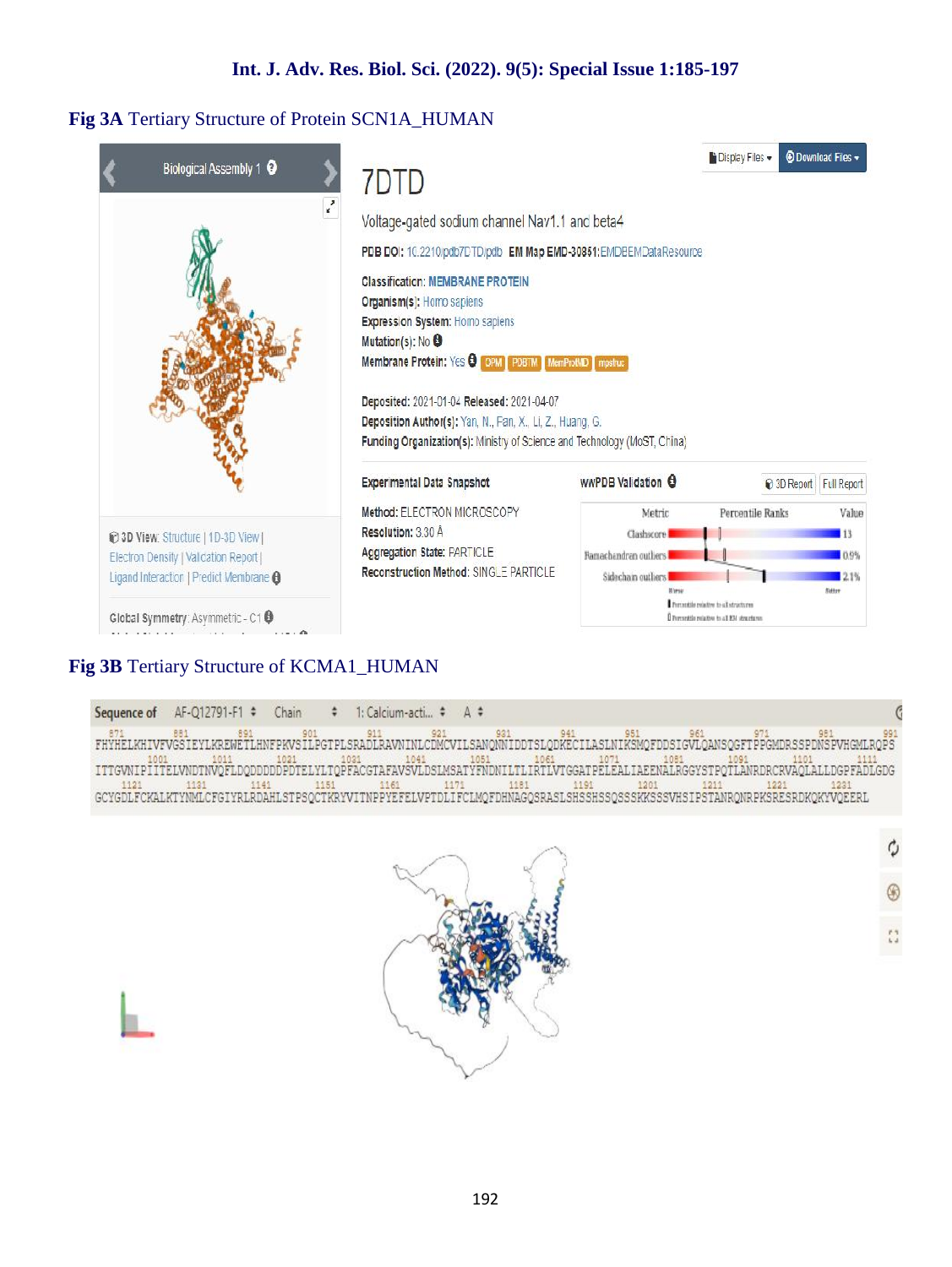#### **Fig 3C** Tertiary Structure of CAC1A\_HUMAN



#### **Clustal Omega Database:**

Multiple Sequence Alignment (Fig 4A) and P/Q-type Phylogenetic tree (Fig 4B, 4C) results are obtained for the 4 proteins, namely- Sodium channel protein type 1 subunit alphaUniprotKB ID - SCN1A\_HUMAN(P35498) , Calcium activated potassium channel subunit alpha-1-

UniprotKB ID- KCMA1\_HUMAN (Q12791) associated with epilepsy ; Voltage-dependent calcium channel subunit alpha-1AUniprotKB ID- CAC1A\_HUMAN(O00555), Sodium/potassium-transporting ATPase subunit alpha-2-UniprotKB ID- AT1A2\_HUMAN(P50993) associated with migraine using Clustal Omega Database.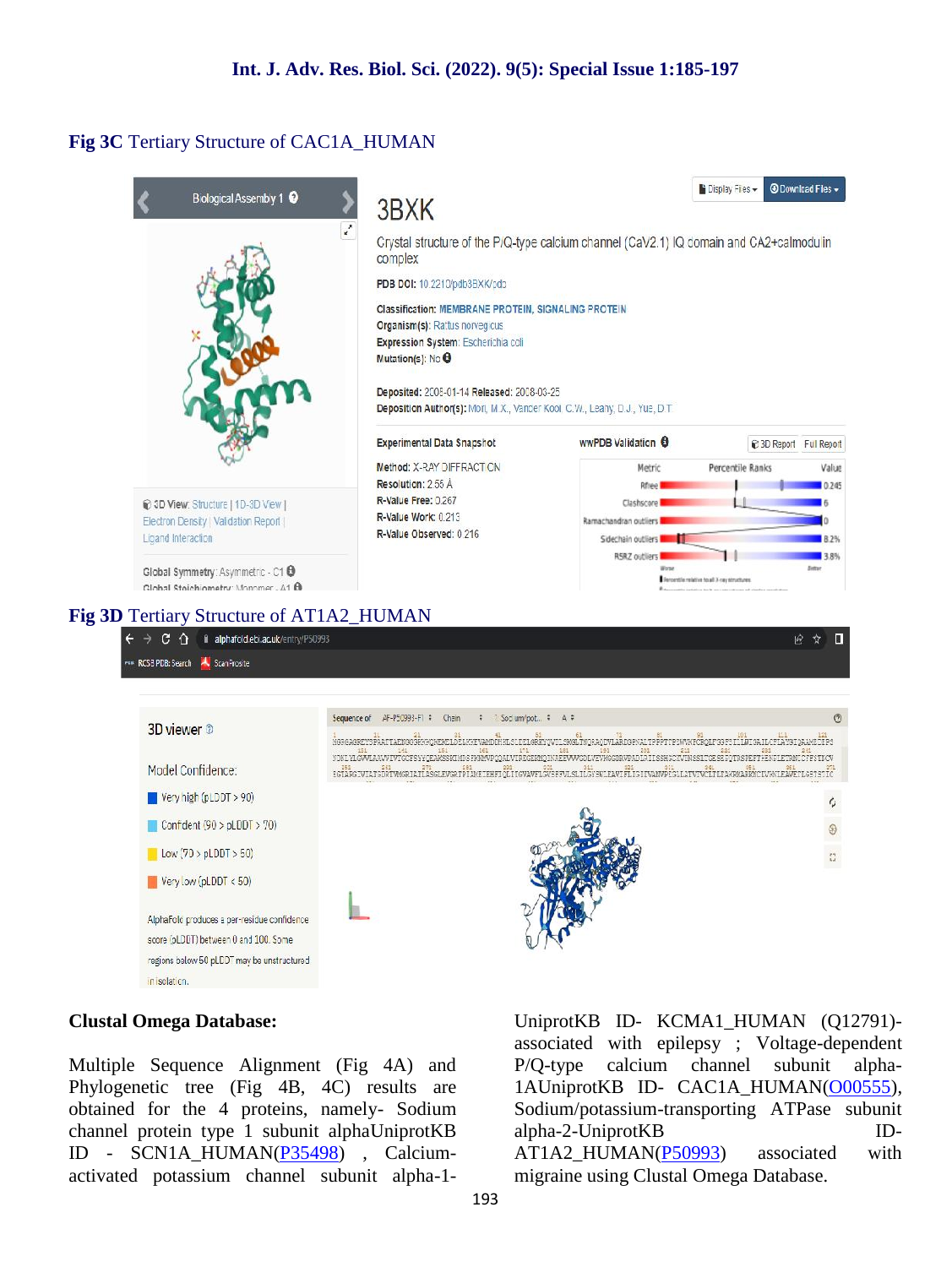Phylogram(Fig 4B) result shows close association/common origin of proteins between Calcium-activated potassium channel subunit alpha-1-UniprotKB ID- KCMA1\_HUMAN (P50993) (Q12791), Voltage-dependent P/Q-type calcium channel subunit alpha-1AUniprotKB ID- CAC1A\_HUMAN(O00555) and Sodium channel protein type 1 subunit alphaUniprotKB ID - SCN1A\_HUMAN(P35498). Sodium/potassiumtransporting ATPase subunit alpha-2-UniprotKB ID- AT1A2\_HUMAN (P50993) has a different origin.

Phylogenetic Tree (Fig 4C) shows Sodium/potassium-transporting ATPase subunit alpha-2-UniprotKB ID- AT1A2\_HUMAN and Calcium-activated potassium subunit alpha-1-UniprotKB ID-KCMA1\_HUMAN (Q12791) has a common node of origin. The Voltage-dependent P/Q-type calcium channel subunit alpha-1AUniprotKB ID- CAC1A\_HUMAN(O00555) and Sodium channel protein type 1 subunit alpha UniprotKB ID - SCN1A HUMAN(P35498) have a separate origin/evolution.

#### **Fig 4A**Multiple Sequence Alignment of the 4 proteins of study

| Impul form                                                                   | Web services:                                | Help & Documentation                                |                                                                           | <b>Bioinformalics Tools FAQ</b>        |  |
|------------------------------------------------------------------------------|----------------------------------------------|-----------------------------------------------------|---------------------------------------------------------------------------|----------------------------------------|--|
|                                                                              |                                              |                                                     |                                                                           |                                        |  |
|                                                                              |                                              | Tools > Multiple Sequence Alignment > Clustal Omega |                                                                           |                                        |  |
|                                                                              |                                              |                                                     |                                                                           |                                        |  |
|                                                                              |                                              |                                                     | Results for job clustalo-120210425-212856-0507-31150995-p1m               |                                        |  |
|                                                                              |                                              | Alignments Result Summary Cuide Tree                | Phylogenetic Tree   Results Viewers   Submission Details                  |                                        |  |
|                                                                              |                                              |                                                     |                                                                           |                                        |  |
|                                                                              | Download Alignment File                      | Show Colors                                         |                                                                           |                                        |  |
|                                                                              | CLUSTAL O(1.2.4) multiple sequence alignment |                                                     |                                                                           |                                        |  |
|                                                                              |                                              |                                                     |                                                                           |                                        |  |
|                                                                              |                                              |                                                     |                                                                           |                                        |  |
|                                                                              |                                              |                                                     |                                                                           |                                        |  |
|                                                                              |                                              |                                                     |                                                                           |                                        |  |
| Spi P50993 AT1A2 HUMAN<br>LD 012791 KCMA1 HUMAN<br>SD P35498 SCNIA HUMAN     |                                              | <b>114</b>                                          | MEQTVLVPPGPDSFNFFTRESLAAIERRIAEEKAKNPKPDKKDDDENGPKPNSDL---<br><b>REGD</b> | $-- 55$<br>FMPARYGGGGSGAAAGVVVGSGGG 30 |  |
| Sp 088555 CAC1A HUMAN                                                        |                                              |                                                     |                                                                           |                                        |  |
|                                                                              |                                              |                                                     |                                                                           |                                        |  |
|                                                                              |                                              |                                                     |                                                                           |                                        |  |
| SD P50993 AT1A2 HUMAN<br>bp   012791   KCMA1_HUMAN<br>Spi P35498 SCN1A HUMAN |                                              |                                                     | EAGK NLPFIYGDIPPEMVSEPLEDLDPYYINKKTFIVLNKGKAIFRFSATSA                     | 107                                    |  |
|                                                                              |                                              |                                                     | RGAGGSROGGOPGAORPYKOSPAO RARTMALYNPTPVRON                                 | $C1.1$ VALUE $77$                      |  |
| SOLOMOSSS CACTA HUMAN                                                        |                                              |                                                     |                                                                           |                                        |  |
| SD P50993 AT1A2 HUMAN                                                        |                                              |                                                     |                                                                           |                                        |  |
| sp Q12791 KCMA1_HUMAN<br>SD P35498 SCN1A HUMAN                               |                                              |                                                     |                                                                           |                                        |  |

**Fig 4B** phylogram



sp|P50993|AT1A2 HUMAN 0.449265 sp|Q12791|KCMA1 HUMAN 0.4464 splO00555|CAC1A HUMAN 0.430562 sp|P35498|SCN1A HUMAN 0.430562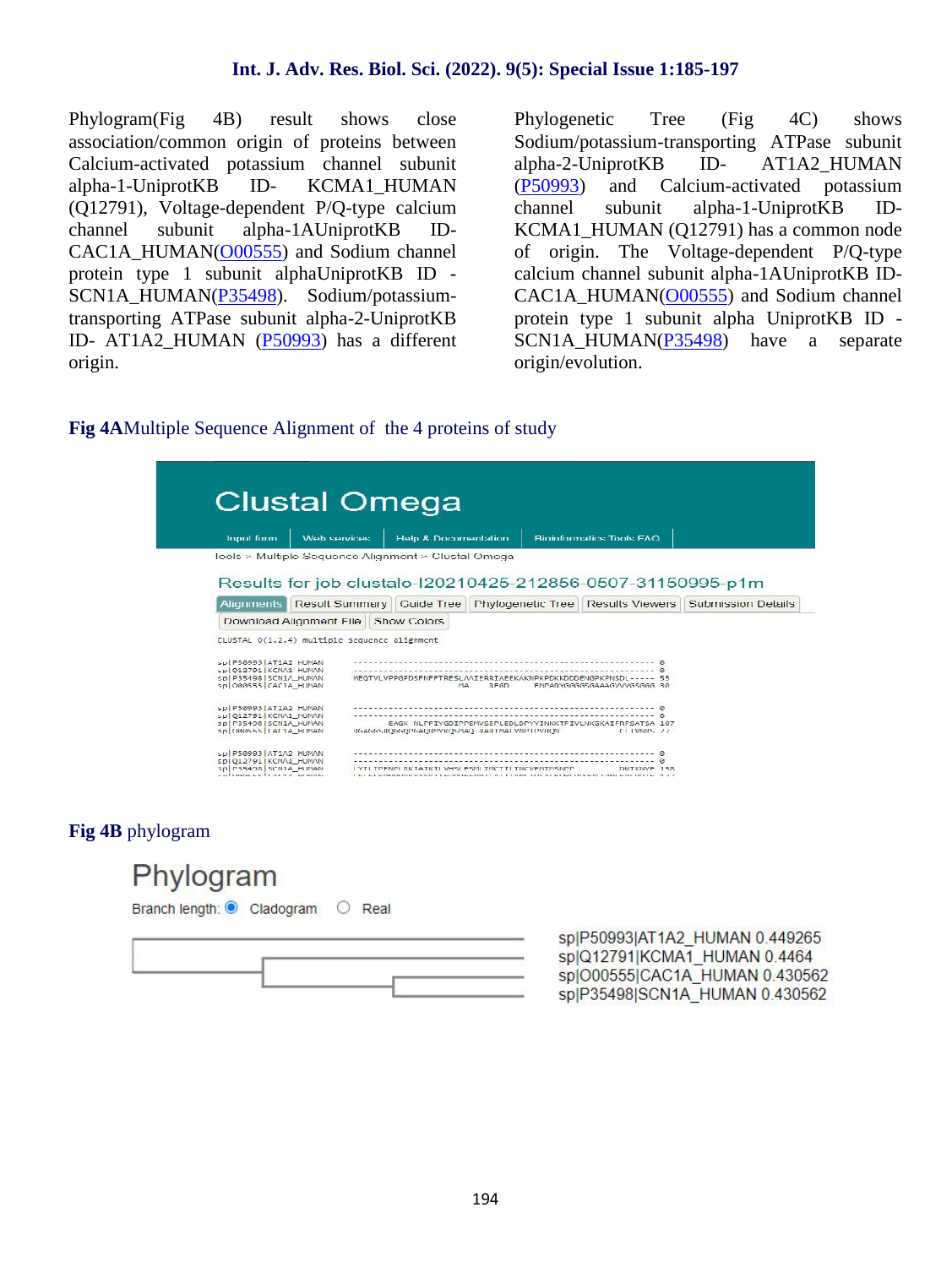#### **Fig 4C** Phylogenetic tree construction

### Results for job clustalo-I20210424-075640-0845-12110255-p2m

Alignments Result Summary Guide Tree Phylogenetic Tree **Results Viewers Submission Details** 

Download Phylogenetic Tree Data

# **Phylogenetic Tree**

This is a Neighbour-joining tree without distance corrections.

| Branch length: Cladogram | $\circ$ 0 | Real |  |
|--------------------------|-----------|------|--|
|                          |           |      |  |

#### **String Database:**

**S**tring offers study of enhancement investigation. It particularly inquires for genome-scale input, with each protein or quality having related numerical esteem (an est imation or measurable metric).

sp|P50993|AT1A2 HUMAN 0.41752 splQ12791|KCMAT\_HUMAN 0.41528<br>splQ00555|CAC1A\_HUMAN 0.36202 sp|P35498|SCN1A HUMAN 0.36053

TheFASTA sequence of SCN1A\_HUMAN, KCMA1\_HUMAN, CAC1A\_HUMAN, AT1A2\_HUMAN proteins were retrieved from UniProt and the best protein interaction is retrieved. The PPI Network of the above proteins consisted of 4 nodes, 5 edges, average node degree is 2.5, PPI enrichment p-value 3.64e-08. The figure shows interaction between the proteins taken into consideration. (Fig 5A, 5B,)

#### **Fig 5A**The PPI network using STRING software



**Fig 5B** Biochemical activity relationship in STRING software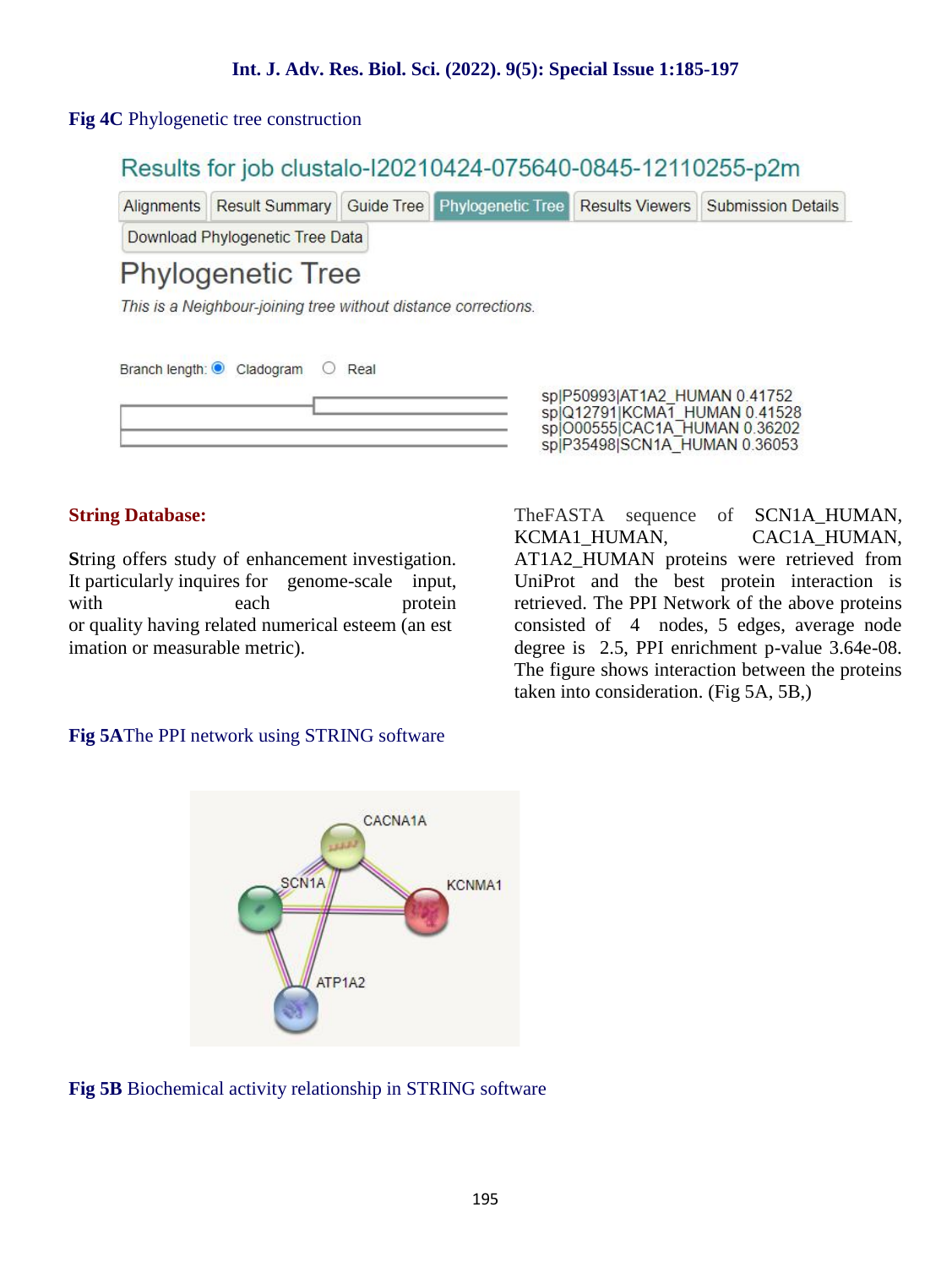### **Discussion**

Epilepsy and Migraine which are disorders of neuronal excitability wherein the ion channels play a critical in the regulation of the same. A large conductance of the  $Ca2^+$ -activated,  $K^{-}(BK_{Ca})$  channel play an important role. The channels are activated by either membrane depolarization or increased intracellular  $Ca^{2+}$ . The unique coupling of  $Ca^{2+}$  signaling to membrane depolarization forms the basis in controlling neuronal hyper excitability, as an outward  $K^+$  current through  $BK_{Ca}$  channels hyperpolarizes neurons. Calcium, Potassium, Sodium channels Dysregulation and signaling are important factors that attribute to the pathogenesis of epilepsy and migraine. A significant approach towards development of targeted drug delivery on the diseased protein pump facilitates in the complete recovery of the patient without any drug induced adverse reactions systemically and further reduction in the repetition of episodes involved in the disease and significant improvement in the quality of life of the patient.

### **Conclusion**

All the above evaluation concludes significant interaction and overlapping of proteins between epilepsy and migraine and subsequent interaction in molecular pathways and cell signalling. Futuristic approach towards signal pathway transduction studies and targeted drug delivery may pave an effective solution in the control of neuronal signaling of epilepsy and migraine.

### **Conflict of interest:**

The authors declare they have no competing interests.

### **Acknowledgments**

We acknowledge Vels Institute of Science, Technology and Advanced Studies (VISTAS) for providing us with required infrastructure and support system needed.

### **References**

- 1. Gupta, B. M., &Bala, A. (2013). Epilepsy Research in India: A Scientometric Analysis of Publications Output during 2002-11. *Annals of neurosciences*, *20*(2), 71–78.
- 2. Weatherall M. W. (2015). The diagnosis and treatment of chronic migraine. *Therapeutic advances in chronic disease*, *6*(3), 115–123.
- 3. The UniProt Consortium, UniProt: a worldwide hub of protein knowledge, Nucleic Acids Research, Volume 47, Issue D1, 08 January 2019, Pages D506–D515.
- 4. Roy, S., Maheshwari, N., Chauhan, R., Sen, N. K., & Sharma, A. (2011). Structure prediction and functional characterization of secondary metabolite proteins of Ocimum. *Bioinformation*, *6*(8), 315–319.
- 5. Geourjon C, Deléage G. SOPMA: significant improvements in protein secondary structure prediction by consensus prediction from multiple alignments. ComputApplBiosci. 1995 Dec;11(6):681-4.
- 6. Andrew Waterhouse, Martino Bertoni, Stefan Bienert, Gabriel Studer, Gerardo Tauriello, RafalGumienny, Florian T Heer, Tiaart A P de Beer, Christine Rempfer, LorenzaBordoli, RosalbaLepore, TorstenSchwede, SWISS-MODEL: homology modelling of protein structures and complexes, *Nucleic Acids Research*, Volume 46, Issue W1, 2 July 2018, Pages W296–W303.
- 7. Sievers, F., & Higgins, D. G. (2018). Clustal Omega for making accurate alignments of many protein sequences. *Protein science : a publication of the Protein Society*, *27*(1), 135–145.
- 8. Damian Szklarczyk, Annika L Gable, David Lyon, Alexander Junge, Stefan Wyder, Jaime Huerta-Cepas, Milan Simonovic, Nadezhda T Doncheva, John H Morris, Peer Bork, Lars J Jensen,